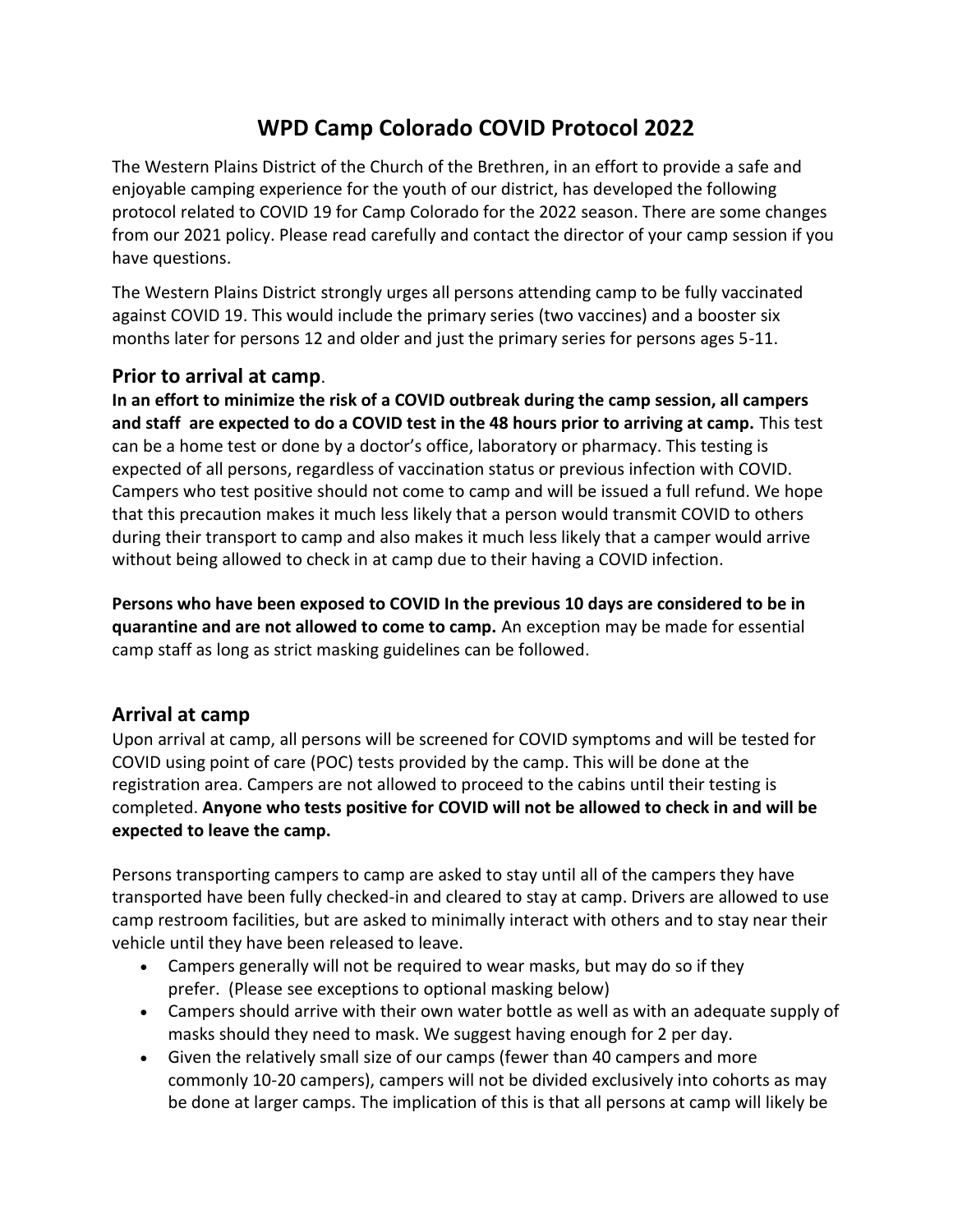considered "close contacts" of all other persons at camp should there be a COVID exposure.

# **Camp Life**

As long as there are no cases of COVID, camp life will be as usual:

- Campers and staff will be screened daily by medical staff for COVID symptoms using a list of standard screening questions.
- Meals may be served family style or buffet, and may be indoors or outdoors.
- Campers will be divided into small groups for activities, discussions, chores as per usual camp tradition.
- Singing/chanting at mealtimes will be allowed. Prayers/singing prior to meal times will be done outdoors or indoors.
- Singing/chanting at campfire is allowed.
- Campers may be transported by vehicle offsite for camp activities (for example hiking or swimming) as per the discretion of that session's director(s). Parents are encouraged to contact their child's director if they have questions about what activities are planned and how campers will be transported.
- Campers may be evacuated from camp property by vehicles in case of emergency. Should there be a case of COVID at the camp, all persons remaining at the camp will be expected to mask as noted below and additional measures will be taken to minimize the chance of spread.

# **COVID Testing**

- All persons at camp will receive a standard screening questionnaire daily by the camp medical staff regarding COVID symptoms.
- Any person experiencing possible symptoms of COVID (fever, cough, sore throat, loss of taste or smell, shortness of breath or diarrhea) should notify the camp medical staff immediately.
- All symptomatic persons will be assessed by camp medical staff and will receive on-site COVID testing if deemed appropriate.
- Persons who have symptoms but test negative will be allowed to continue to participate normally.
- **If a person has symptoms and tests positive for COVID the following will occur:**
	- 1. The person will immediately be placed in an isolation area and provided any immediate needed medical care by camp medical staff.
	- 2. If an emergent medical condition exists, EMS will be notified for transfer to a local hospital for care.
	- 3. The parent/guardian will be notified of the positive test and the camper's condition.
	- 4. The health department will be notified.
	- 5. If the symptomatic person does not require ER or hospital care, parents are expected to retrieve the camper from the camp within 24 hours.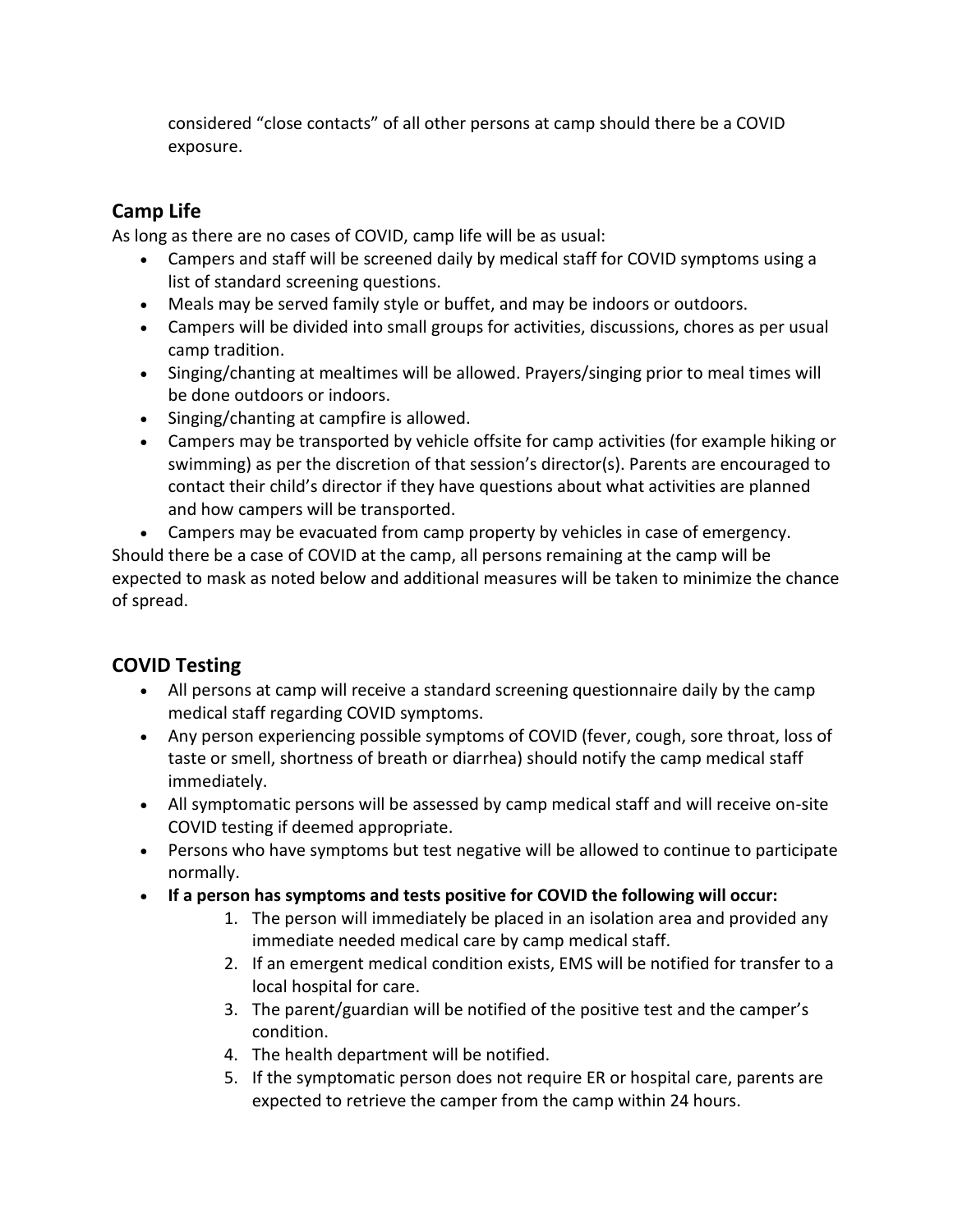- 6. The symptomatic person will remain in isolation until they leave camp.
- 7. Parents/guardians are expected to follow local health department guidelines for maintaining isolation while traveling home with the camper.
- 8. Parents/guardians are responsible for all costs of retrieving the camper from camp as well as costs related to rules of isolation and quarantine, including, but not limited to, gas, meals, and hotels.
- 9. This protocol will be followed regardless of the person's immunizations status. **This means that even vaccinated persons who develop asymptomatic COVID or test positive for COVID will not be allowed to stay at camp.**
- The camps plan to follow local/state health department guidelines regarding screening persons for COVID during the camp session**.** This could result in campers/staff being screened with on site testing multiple times during their camp session even if they do not have symptoms. This will be decided by the camp medical staff and medical director.
- Point of care testing used by the camp has an extremely low false positive rate. Therefore all positive tests will be deemed true positives and confirmatory testing at an outside facility is not recommended.

### **Exceptions to the mask-optional policy**

If a person develops symptoms suspicious for COVID 19 or other illness, medical staff may ask the person and the person's close contacts to wear masks until the symptomatic person can be fully evaluated.

If any person tests positive for COVID during the camp week, everyone at camp will be considered to have been a close contact of that individual. All persons would then be required to wear masks indoors (except while sleeping, showering or eating) for the rest of the camp week. Upon returning home from camp, persons will be expected to follow quarantine guidelines as per their state and county.

### **Quarantine and Isolation**

Persons who are sick or displaying symptoms of illness are placed in isolation (away from other campers, but tended to by medical staff). Persons in isolation are expected to leave the camp within 24 hours.

Persons who have been exposed to an ill person but are not themselves ill, may be placed in quarantine. Current CDC guidelines state that persons who are current with their COVID vaccines and/or had a documented COVID 19 infection in the past 90 days do not need to quarantine if they are exposed to COVID 19, but they do need to wear masks around others for 10 days. Unvaccinated persons typically need to quarantine. The state of Colorado grants an exception to the quarantine requirements for residential youth camps and has indicated that all